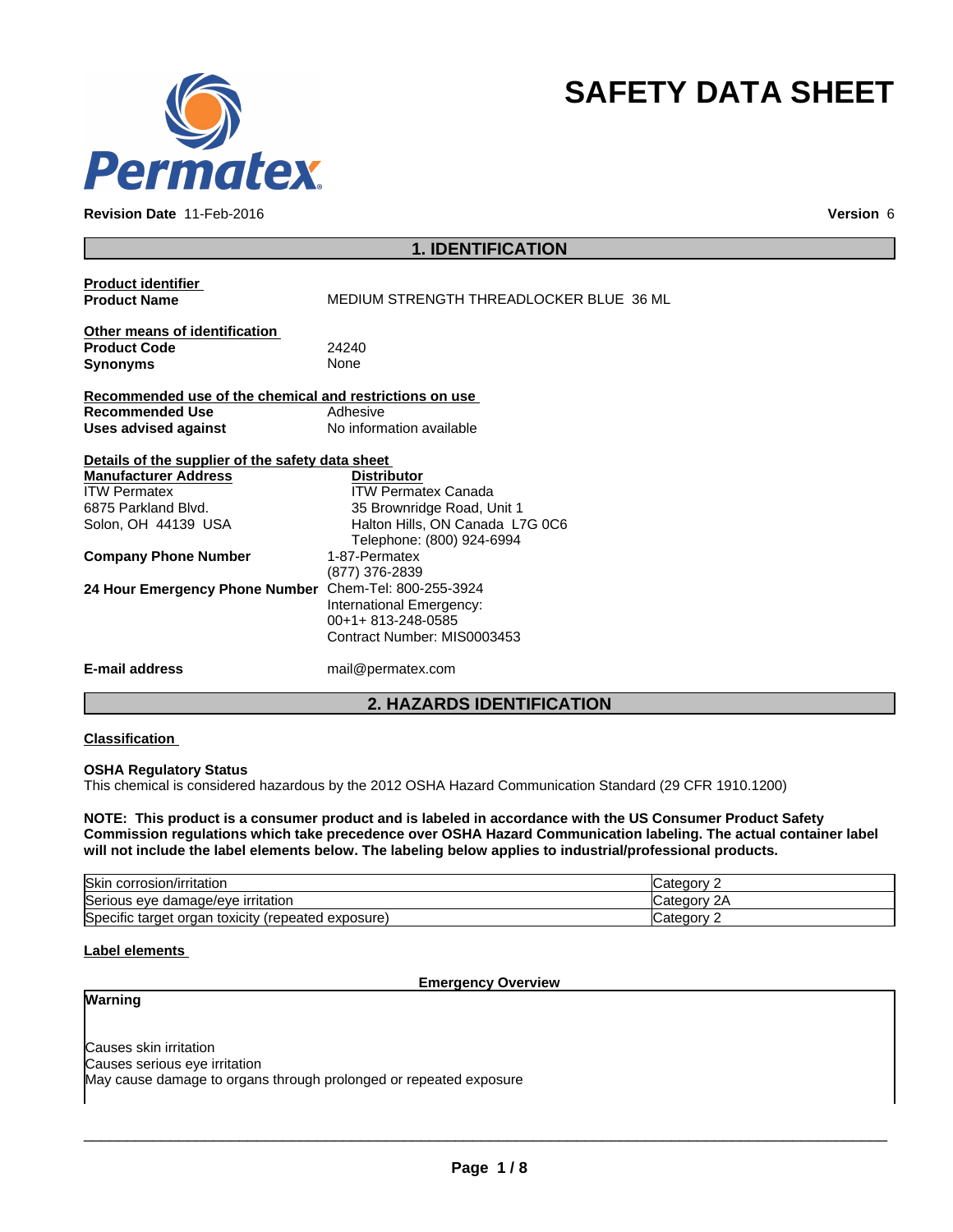

## **Precautionary Statements - Prevention**

Do not breathe dust/fume/gas/mist/vapors/spray Wear protective gloves/protective clothing/eye protection/face protection Wash face, hands and any exposed skin thoroughly after handling

## **Precautionary Statements - Response**

IF exposed or concerned: Get medical advice/attention Specific treatment (see supplemental first aid instructions on this label)

IF IN EYES: Rinse cautiously with water for several minutes. Remove contact lenses, if present and easy to do. Continue rinsing If eye irritation persists: Get medical advice/attention IF ON SKIN: Wash with plenty of soap and water If skin irritation occurs: Get medical advice/attention Take off contaminated clothing and wash before reuse

## **Precautionary Statements - Storage**

Store in a well-ventilated place. Keep container tightly closed

#### **Precautionary Statements - Disposal**

Dispose of contents/container to an approved waste disposal plant

#### **Hazards not otherwise classified (HNOC)**

Not applicable

## **Other Information**

- Carcinogenic effects: Not applicable

# **3. COMPOSITION/INFORMATION ON INGREDIENTS**

#### **substance(s)**

| CAS No     | Weight-% | <b>Trade Secret</b> |
|------------|----------|---------------------|
| 25852-47-5 | 70<br>40 |                     |
| 80-15-9    |          |                     |
|            |          |                     |

\*The exact percentage (concentration) of composition has been withheld as a trade secret.

# **4. FIRST AID MEASURES**

#### **Description of first aid measures**

| <b>General advice</b> | Get medical advice/attention if you feel unwell.                                                                                                                                                 |
|-----------------------|--------------------------------------------------------------------------------------------------------------------------------------------------------------------------------------------------|
| Eye contact           | IF IN EYES: Rinse cautiously with water for several minutes. Remove contact lenses, if<br>present and easy to do. Continue rinsing. If eye irritation persists: Get medical<br>advice/attention. |
| <b>Skin contact</b>   | IF ON SKIN:. Wash skin with soap and water. If skin irritation persists, call a physician.<br>Wash contaminated clothing before reuse.                                                           |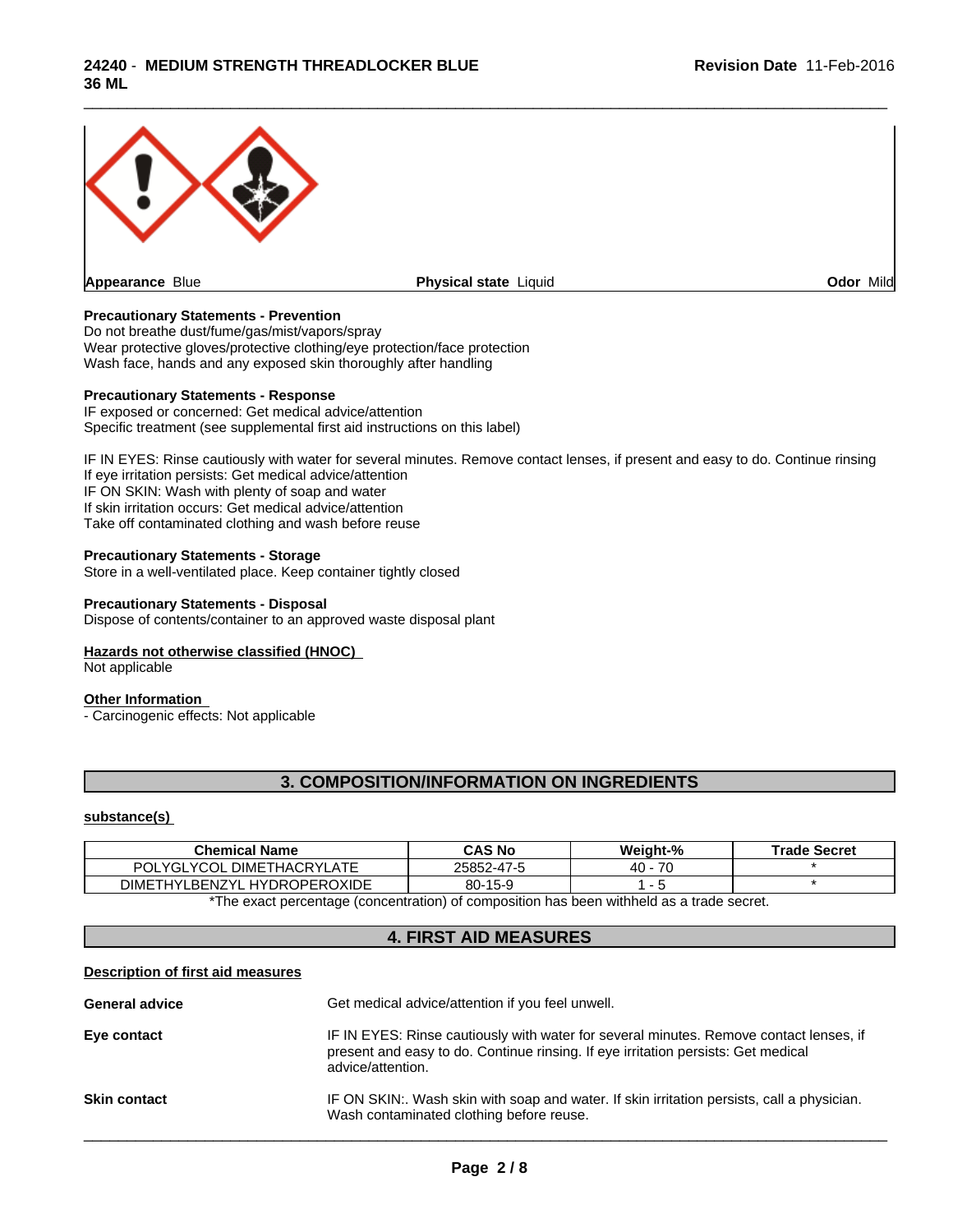| Inhalation                                                                                                          | IF INHALED: Remove victim to fresh air and keep at rest in a position comfortable for<br>breathing. If symptoms persist, call a physician.     |  |  |  |
|---------------------------------------------------------------------------------------------------------------------|------------------------------------------------------------------------------------------------------------------------------------------------|--|--|--|
| Ingestion                                                                                                           | IF SWALLOWED:. Do NOT induce vomiting. Never give anything by mouth to an<br>unconscious person. Call a physician.                             |  |  |  |
| Self-protection of the first aider                                                                                  | Use personal protective equipment as required. Avoid contact with skin, eyes or clothing.                                                      |  |  |  |
| Most important symptoms and effects, both acute and delayed                                                         |                                                                                                                                                |  |  |  |
| <b>Symptoms</b>                                                                                                     | See section 2 for more information.                                                                                                            |  |  |  |
|                                                                                                                     | Indication of any immediate medical attention and special treatment needed                                                                     |  |  |  |
| <b>Note to physicians</b>                                                                                           | Treat symptomatically.                                                                                                                         |  |  |  |
|                                                                                                                     | <b>5. FIRE-FIGHTING MEASURES</b>                                                                                                               |  |  |  |
| Suitable extinguishing media<br>Carbon dioxide (CO2), Dry chemical, Foam                                            |                                                                                                                                                |  |  |  |
| Unsuitable extinguishing media<br>None.                                                                             |                                                                                                                                                |  |  |  |
| Specific hazards arising from the chemical<br>None in particular.                                                   |                                                                                                                                                |  |  |  |
| <b>Explosion data</b><br><b>Sensitivity to Mechanical Impact</b>                                                    | None.<br>None.                                                                                                                                 |  |  |  |
|                                                                                                                     |                                                                                                                                                |  |  |  |
| <b>Sensitivity to Static Discharge</b><br>Protective equipment and precautions for firefighters<br>protective gear. | As in any fire, wear self-contained breathing apparatus pressure-demand, MSHA/NIOSH (approved or equivalent) and full                          |  |  |  |
|                                                                                                                     | <b>6. ACCIDENTAL RELEASE MEASURES</b>                                                                                                          |  |  |  |
|                                                                                                                     | Personal precautions, protective equipment and emergency procedures                                                                            |  |  |  |
| <b>Personal precautions</b>                                                                                         | Ensure adequate ventilation, especially in confined areas. Avoid contact with eyes and skin.<br>Use personal protective equipment as required. |  |  |  |
|                                                                                                                     |                                                                                                                                                |  |  |  |
| <b>Environmental precautions</b><br><b>Environmental precautions</b>                                                | Do not flush into surface water or sanitary sewer system. See Section 12 for additional<br>ecological Information.                             |  |  |  |
| Methods and material for containment and cleaning up                                                                |                                                                                                                                                |  |  |  |
| <b>Methods for containment</b>                                                                                      | Prevent further leakage or spillage if safe to do so.                                                                                          |  |  |  |
| Methods for cleaning up                                                                                             | Ensure adequate ventilation. Soak up with inert absorbent material. Sweep up and shovel<br>into suitable containers for disposal.              |  |  |  |
| Prevention of secondary hazards                                                                                     | Clean contaminated objects and areas thoroughly observing environmental regulations.                                                           |  |  |  |

# **Precautions for safe handling**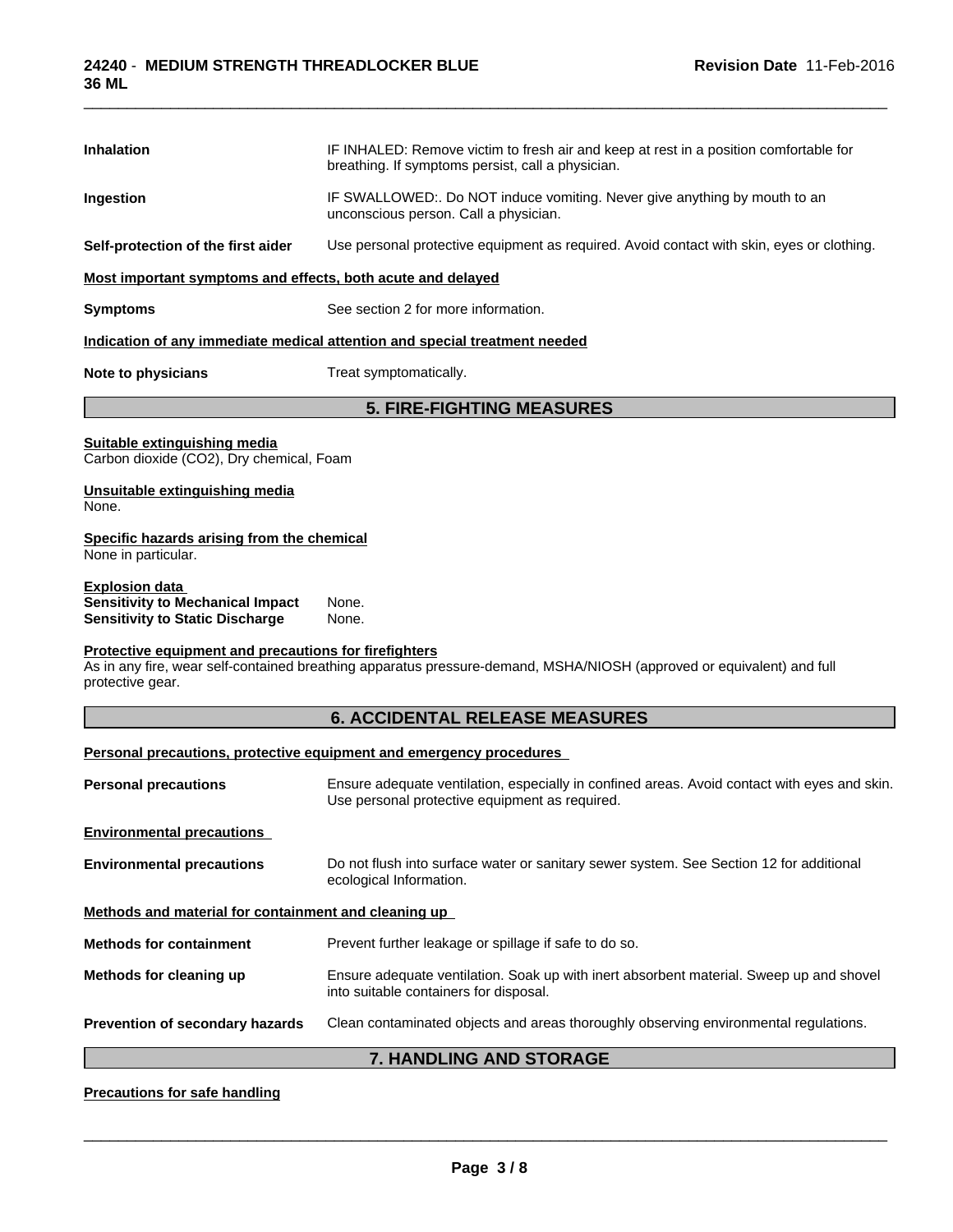| Advice on safe handling                                                          | Handle in accordance with good industrial hygiene and safety practice. Avoid breathing<br>vapors or mists. Avoid contact with skin, eyes or clothing. Wash thoroughly after handling.<br>Wash contaminated clothing before reuse. Use personal protective equipment as required. |  |  |
|----------------------------------------------------------------------------------|----------------------------------------------------------------------------------------------------------------------------------------------------------------------------------------------------------------------------------------------------------------------------------|--|--|
| Conditions for safe storage, including any incompatibilities                     |                                                                                                                                                                                                                                                                                  |  |  |
| <b>Storage Conditions</b>                                                        | Keep containers tightly closed in a dry, cool and well-ventilated place.                                                                                                                                                                                                         |  |  |
| Incompatible materials                                                           | Strong oxidizing agents, Peroxides, Reducing agent                                                                                                                                                                                                                               |  |  |
|                                                                                  | 8. EXPOSURE CONTROLS/PERSONAL PROTECTION                                                                                                                                                                                                                                         |  |  |
| <b>Control parameters</b>                                                        |                                                                                                                                                                                                                                                                                  |  |  |
| <b>Exposure Guidelines</b><br>NIOSH IDLH Immediately Dangerous to Life or Health |                                                                                                                                                                                                                                                                                  |  |  |
| <b>Other Information</b>                                                         | Vacated limits revoked by the Court of Appeals decision in AFL-CIO v. OSHA, 965 F.2d 962<br>(11th Cir., 1992).                                                                                                                                                                   |  |  |
| Appropriate engineering controls                                                 |                                                                                                                                                                                                                                                                                  |  |  |
| <b>Engineering Controls</b>                                                      | Showers<br>Eyewash stations<br>Ventilation systems                                                                                                                                                                                                                               |  |  |
|                                                                                  | Individual protection measures, such as personal protective equipment                                                                                                                                                                                                            |  |  |
| <b>Eye/face protection</b>                                                       | Tight sealing safety goggles.                                                                                                                                                                                                                                                    |  |  |
| Skin and body protection                                                         | Wear protective natural rubber, nitrile rubber, Neoprene™ or PVC gloves.                                                                                                                                                                                                         |  |  |
| <b>Respiratory protection</b>                                                    | Use NIOSH-approved air-purifying respirator with organic vapor cartridge or canister, as<br>appropriate.                                                                                                                                                                         |  |  |
| <b>General Hygiene Considerations</b>                                            | Handle in accordance with good industrial hygiene and safety practice. Regular cleaning of<br>equipment, work area and clothing is recommended.                                                                                                                                  |  |  |
|                                                                                  |                                                                                                                                                                                                                                                                                  |  |  |

# **9. PHYSICAL AND CHEMICAL PROPERTIES**

## **Information on basic physical and chemical properties**

| <b>Physical state</b><br>Appearance<br>Odor<br><b>Odor threshold</b>                                                                                                                                       | Liquid<br><b>Blue</b><br>Mild<br>No information available                                                                                                              |                  |  |
|------------------------------------------------------------------------------------------------------------------------------------------------------------------------------------------------------------|------------------------------------------------------------------------------------------------------------------------------------------------------------------------|------------------|--|
| <b>Property</b><br>рH<br>Melting point / freezing point<br>Boiling point / boiling range<br><b>Flash point</b><br><b>Evaporation rate</b><br>Flammability (solid, gas)<br><b>Flammability Limit in Air</b> | Values<br>No information available<br>No information available<br>> 149 °C / >300 °F<br>$> 93$ °C $/ > 200$ °F<br>No information available<br>No information available | Remarks • Method |  |
| Upper flammability limit:<br>Lower flammability limit:<br>Vapor pressure<br>Vapor density<br><b>Relative density</b><br><b>Water solubility</b>                                                            | No information available<br>No information available<br>No information available<br>>1<br>1.00-1.15<br><b>Insoluble</b>                                                | $Air = 1$        |  |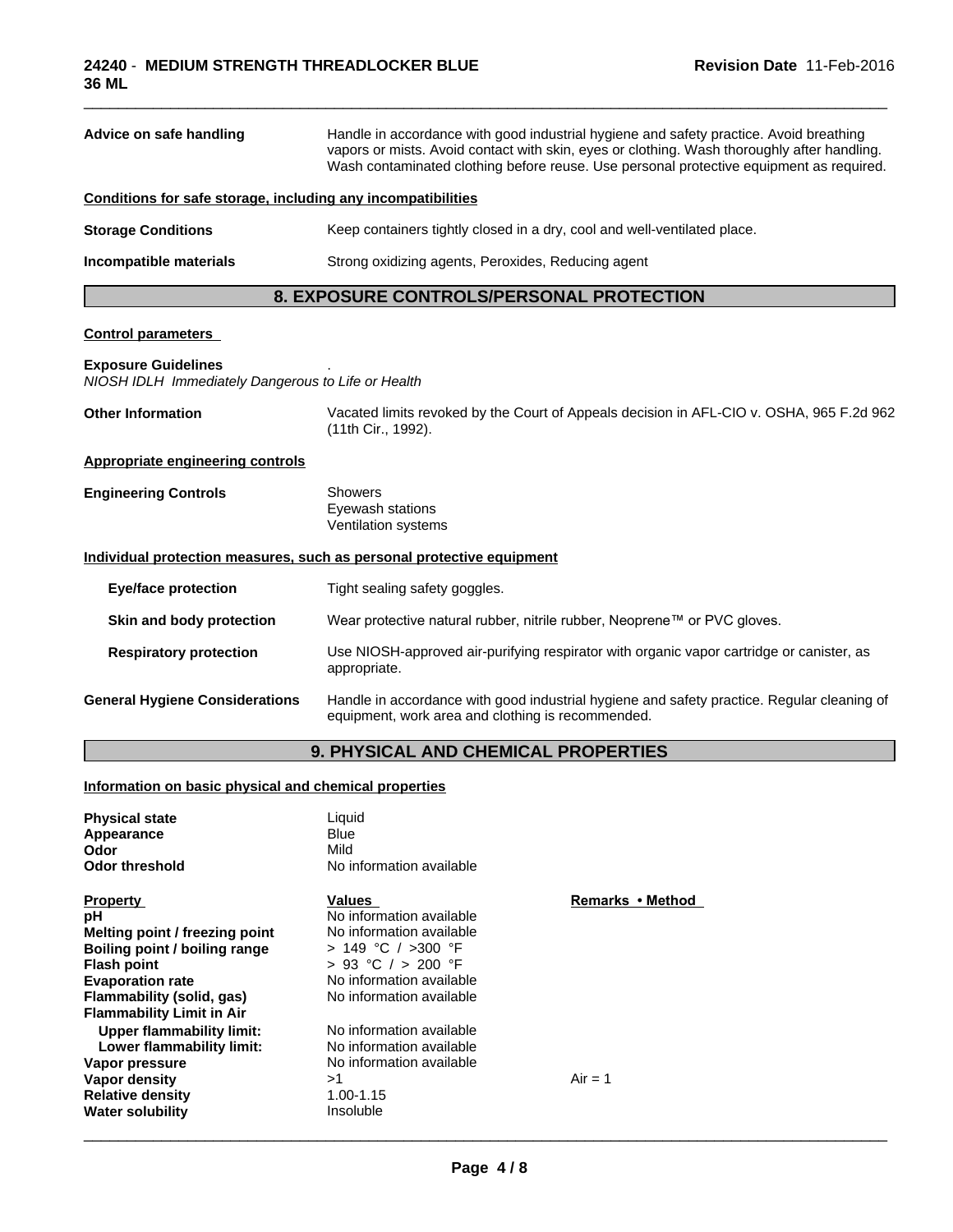| Solubility in other solvents     |
|----------------------------------|
| <b>Partition coefficient</b>     |
| <b>Autoignition temperature</b>  |
| <b>Decomposition temperature</b> |
| <b>Kinematic viscosity</b>       |
| <b>Dynamic viscosity</b>         |
| <b>Explosive properties</b>      |
| <b>Oxidizing properties</b>      |

#### **Other Information**

**VOC Content (%)**<br>Density

**Explosive properties** No information available **Oxidizing properties** No information available **No information available No information available No information available No information available Kinematic viscosity** No information available **Dynamic viscosity** No information available

**Softening point**<br> **Molecular weight**<br> **Molecular weight**<br> **Molecular weight**<br> **Molecular weight** No information available<br>  $\leq 3\%$ **Density Density** No information available<br> **Bulk density No information available No information available** 

# **10. STABILITY AND REACTIVITY**

\_\_\_\_\_\_\_\_\_\_\_\_\_\_\_\_\_\_\_\_\_\_\_\_\_\_\_\_\_\_\_\_\_\_\_\_\_\_\_\_\_\_\_\_\_\_\_\_\_\_\_\_\_\_\_\_\_\_\_\_\_\_\_\_\_\_\_\_\_\_\_\_\_\_\_\_\_\_\_\_\_\_\_\_\_\_\_\_\_\_\_\_\_

## **Reactivity**

No data available

#### **Chemical stability**

Stable under recommended storage conditions

## **Possibility of Hazardous Reactions**

None under normal processing.

## **Conditions to avoid**

Excessive heat.

#### **Incompatible materials**

Strong oxidizing agents, Peroxides, Reducing agent

## **Hazardous Decomposition Products**

Carbon oxides

# **11. TOXICOLOGICAL INFORMATION**

## **Information on likely routes of exposure**

| May cause irritation of respiratory tract.                     |
|----------------------------------------------------------------|
| Irritating to eyes. May cause redness and tearing of the eyes. |
| Prolonged contact may cause redness and irritation.            |
| Ingestion may cause irritation to mucous membranes.            |
|                                                                |

| <b>Chemical Name</b>   | Oral LD50                | <b>Dermal LD50</b>                        | <b>Inhalation LC50</b> |
|------------------------|--------------------------|-------------------------------------------|------------------------|
| <b>IDIMETHYLBENZYL</b> | ์ Rat .<br>= 382 mg/kg ( | $= 0.126$ mL/kg (<br>(Rabbit <sup>)</sup> | $= 220$ ppm (Rat) 4 h  |
| <b>HYDROPEROXIDE</b>   |                          |                                           |                        |
| $ 80-15-9$             |                          |                                           |                        |

## **Information on toxicological effects**

**Symptoms** No information available.

## **Delayed and immediate effects as well as chronic effects from short and long-term exposure**

**Sensitization** No information available.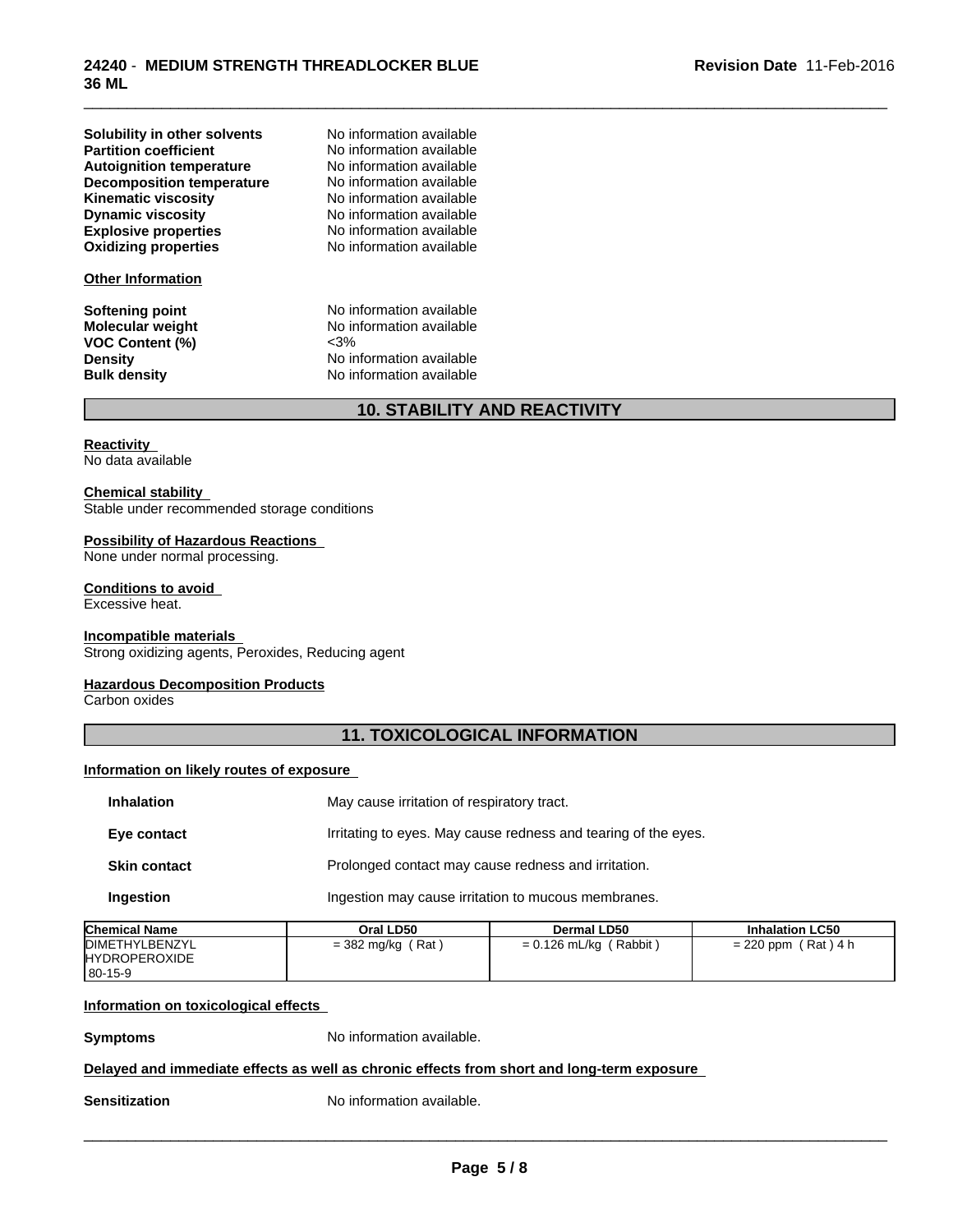| Germ cell mutagenicity                             | No information available.                                                                |
|----------------------------------------------------|------------------------------------------------------------------------------------------|
| Carcinogenicity                                    | The table below indicates whether each agency has listed any ingredient as a carcinogen. |
| IARC (International Agency for Research on Cancer) |                                                                                          |
| Group 2B - Possibly Carcinogenic to Humans         |                                                                                          |
| Not classifiable as a human carcinogen             |                                                                                          |
|                                                    | OSHA (Occupational Safety and Health Administration of the US Department of Labor)       |
| X - Present                                        |                                                                                          |
| STOT - single exposure                             | May cause respiratory irritation. Vapors may cause drowsiness and dizziness.             |
|                                                    | The following values are calculated based on chapter 3.1 of the GHS document.            |
| ATEmix (oral)                                      | 18864 mg/kg                                                                              |
| <b>ATEmix (dermal)</b>                             | 54321 mg/kg                                                                              |
| <b>ATEmix (inhalation-dust/mist)</b>               | 24.7 ma/l                                                                                |

\_\_\_\_\_\_\_\_\_\_\_\_\_\_\_\_\_\_\_\_\_\_\_\_\_\_\_\_\_\_\_\_\_\_\_\_\_\_\_\_\_\_\_\_\_\_\_\_\_\_\_\_\_\_\_\_\_\_\_\_\_\_\_\_\_\_\_\_\_\_\_\_\_\_\_\_\_\_\_\_\_\_\_\_\_\_\_\_\_\_\_\_\_

# **12. ECOLOGICAL INFORMATION**

## **Ecotoxicity**

0.376 % of the mixture consists of components(s) of unknown hazards to the aquatic environment

| <b>Chemical Name</b> | Algae/aguatic plants | Fish                          | Crustacea                         |
|----------------------|----------------------|-------------------------------|-----------------------------------|
| DIMETHYLBENZYL       |                      | 3.9: 96 h Oncorhynchus mykiss | 17: 24 h Daphnia magna mg/L EC501 |
| <b>HYDROPEROXIDE</b> |                      | mg/L LC50 static              |                                   |
| $80 - 15 - 9$        |                      |                               |                                   |

#### **Persistence and degradability**

No information available.

#### **Bioaccumulation**

No information available.

#### **Mobility**

No information available.

#### **Other adverse effects**

No information available

# **13. DISPOSAL CONSIDERATIONS**

## **Waste treatment methods**

**Disposal of wastes** Disposal should be in accordance with applicable regional, national and local laws and regulations.

**Contaminated packaging Do not reuse container.** 

**US EPA Waste Number** Not applicable

| <b>Chemical Name</b>  | <b>RCRA</b> | <b>RCRA - Basis for Listing</b> | <b>RCRA - D Series Wastes</b> | <b>RCRA - U Series Wastes</b> |
|-----------------------|-------------|---------------------------------|-------------------------------|-------------------------------|
| <b>DIMETHYLBENZYL</b> |             |                                 |                               | U096                          |
| <b>HYDROPEROXIDE</b>  |             |                                 |                               |                               |
| $80 - 15 - 9$         |             |                                 |                               |                               |

This product contains one or more substances that are listed with the State of California as a hazardous waste.

| .<br>Chemical<br>Name                    | <b>Hazardous Waste Status</b><br>California |
|------------------------------------------|---------------------------------------------|
| . HYDROPEROXIDE<br>17VI<br>וואור<br>BEN. | Toxic<br>$\sim$ $\sim$                      |
| $80-7$<br>15-9                           | iilable                                     |

# **14. TRANSPORT INFORMATION**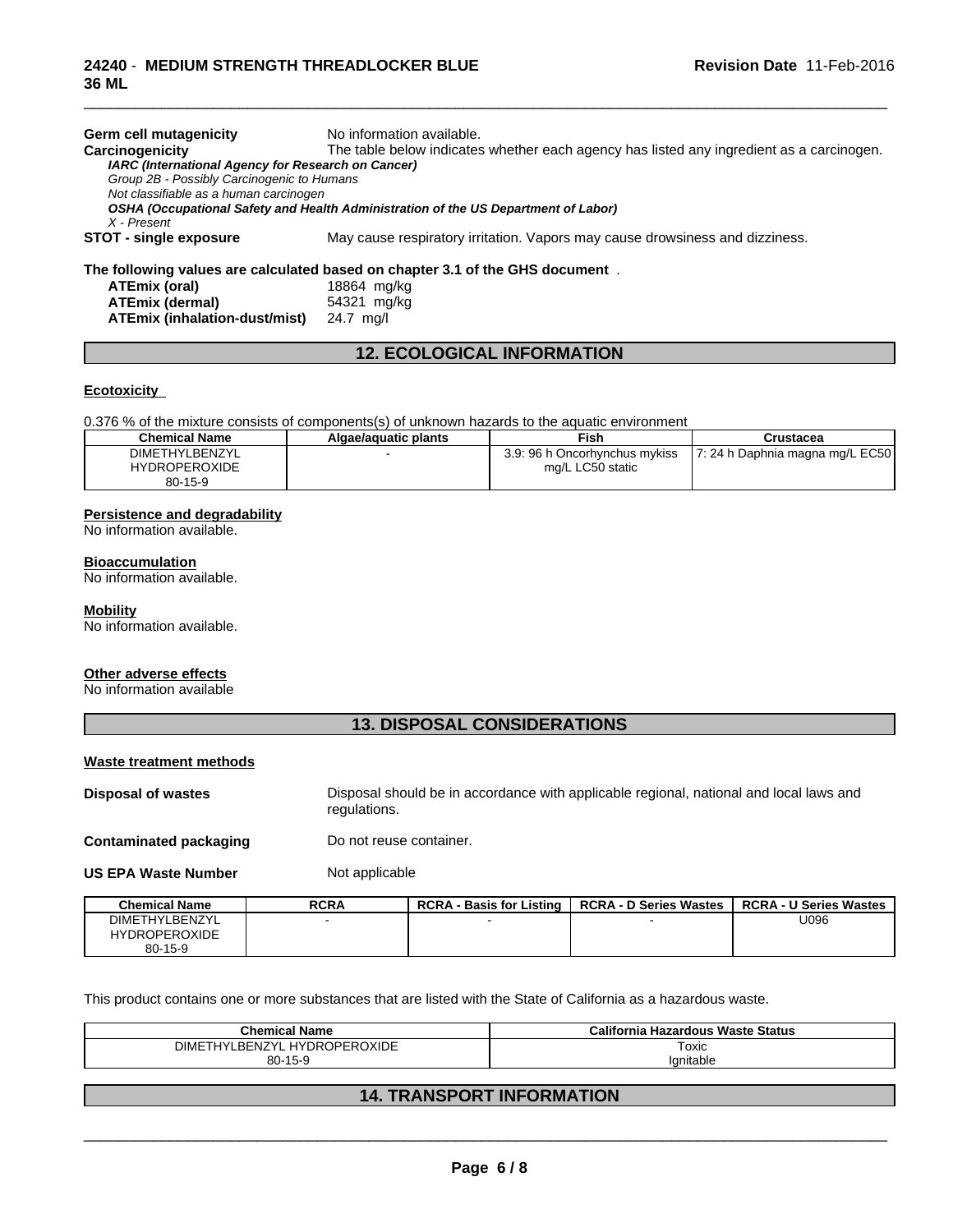| DOT<br>Proper shipping name:         | Not regulated |
|--------------------------------------|---------------|
| <b>IATA</b><br>Proper shipping name: | Not regulated |
| <b>IMDG</b><br>Proper shipping name: | Not regulated |

# **15. REGULATORY INFORMATION**

| <b>International Inventories</b> |             |  |
|----------------------------------|-------------|--|
| TSCA                             | Complies    |  |
| <b>DSL/NDSL</b>                  | Complies    |  |
| <b>EINECS/ELINCS</b>             | Not Listed. |  |
| <b>ENCS</b>                      | Complies    |  |
| <b>IECSC</b>                     | Complies    |  |
| KECL                             | Complies    |  |
| <b>PICCS</b>                     | Complies    |  |
| AICS                             | Complies    |  |

#### **Legend:**

**TSCA** - United States Toxic Substances Control Act Section 8(b) Inventory

**DSL/NDSL** - Canadian Domestic Substances List/Non-Domestic Substances List

**EINECS/ELINCS** - European Inventory of Existing Chemical Substances/European List of Notified Chemical Substances

**ENCS** - Japan Existing and New Chemical Substances

**IECSC** - China Inventory of Existing Chemical Substances

**KECL** - Korean Existing and Evaluated Chemical Substances

**PICCS** - Philippines Inventory of Chemicals and Chemical Substances

**AICS** - Australian Inventory of Chemical Substances

## **US Federal Regulations**

## **SARA 313**

Section 313 of Title III of the Superfund Amendments and Reauthorization Act of 1986 (SARA). This product contains a chemical or chemicals which are subject to the reporting requirements of the Act and Title 40 of the Code of Federal Regulations, Part 372

| <b>Chemical Name</b>                   | <b>SARA 313 - Threshold Values %</b> |
|----------------------------------------|--------------------------------------|
| DIMETHYLBENZYL HYDROPEROXIDE - 80-15-9 | 1.0                                  |
| SACCHARIN - 81-07-2                    | 1.0                                  |
| <b>SARA 311/312 Hazard Categories</b>  |                                      |
| Acute health hazard                    | Yes                                  |
| <b>Chronic Health Hazard</b>           | No                                   |
| Fire hazard                            | No                                   |
| Sudden release of pressure hazard      | No                                   |
| <b>Reactive Hazard</b>                 | No                                   |
|                                        |                                      |

#### **CWA** (Clean Water Act)

This product does not contain any substances regulated as pollutants pursuant to the Clean Water Act (40 CFR 122.21 and 40 CFR 122.42)

# **CERCLA**

This material, as supplied, contains one or more substances regulated as a hazardous substance under the Comprehensive Environmental Response Compensation and Liability Act (CERCLA) (40 CFR 302)

| <b>Chemical Name</b>         | <b>Hazardous Substances RQs</b> | <b>CERCLA/SARA RQ</b> | <b>Reportable Quantity (RQ)</b> |
|------------------------------|---------------------------------|-----------------------|---------------------------------|
| <b>DIMETHYLBENZYL</b>        | 10 <sub>lb</sub>                |                       | RQ 10 lb final RQ               |
| <b>HYDROPEROXIDE</b>         |                                 |                       | RQ 4.54 kg final RQ             |
| $80 - 15 - 9$                |                                 |                       |                                 |
| <b>HO Office Beautifulne</b> |                                 |                       |                                 |

#### **US State Regulations**